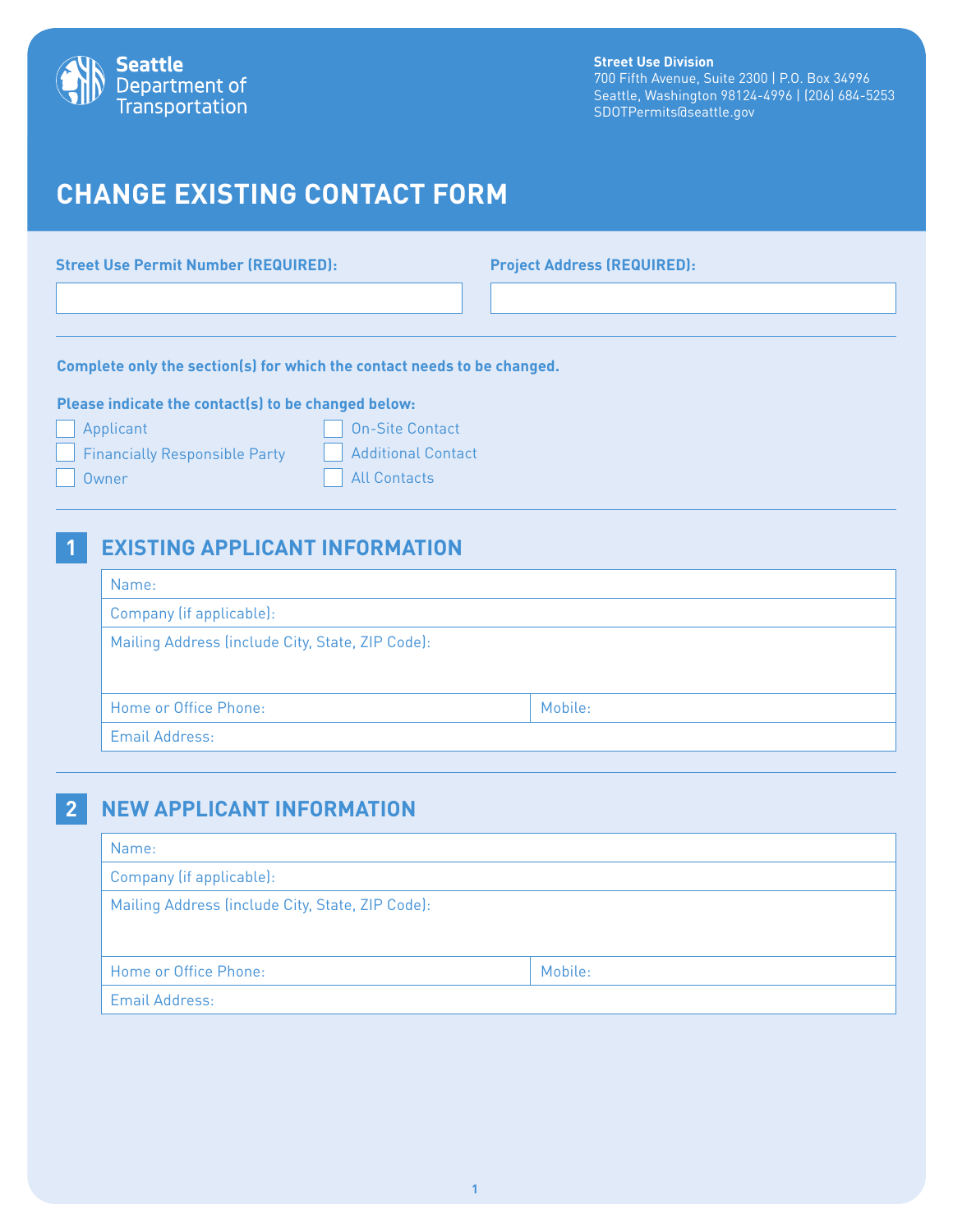## **3 EXISTING FINANCIALLY RESPONSIBLE PARTY**

| Name:                                            |         |  |  |
|--------------------------------------------------|---------|--|--|
| Company (if applicable):                         |         |  |  |
| Mailing Address (include City, State, ZIP Code): |         |  |  |
|                                                  |         |  |  |
|                                                  |         |  |  |
| Home or Office Phone:                            | Mobile: |  |  |
| Email Address:                                   |         |  |  |

## **4 NEW FINANCIALLY RESPONSIBLE PARTY**

| Company (if applicable):                         |  |  |  |
|--------------------------------------------------|--|--|--|
| Mailing Address (include City, State, ZIP Code): |  |  |  |
|                                                  |  |  |  |
| Mobile:                                          |  |  |  |
|                                                  |  |  |  |
|                                                  |  |  |  |

## **5 EXISTING OWNER**

| Name:                                            |         |  |  |
|--------------------------------------------------|---------|--|--|
| Company (if applicable):                         |         |  |  |
| Mailing Address (include City, State, ZIP Code): |         |  |  |
|                                                  |         |  |  |
| Home or Office Phone:                            | Mobile: |  |  |
| <b>Email Address:</b>                            |         |  |  |

## **6 NEW OWNER**

| Name:                                            |         |  |
|--------------------------------------------------|---------|--|
| Company (if applicable):                         |         |  |
| Mailing Address (include City, State, ZIP Code): |         |  |
| Home or Office Phone:                            | Mobile: |  |
| <b>Email Address:</b>                            |         |  |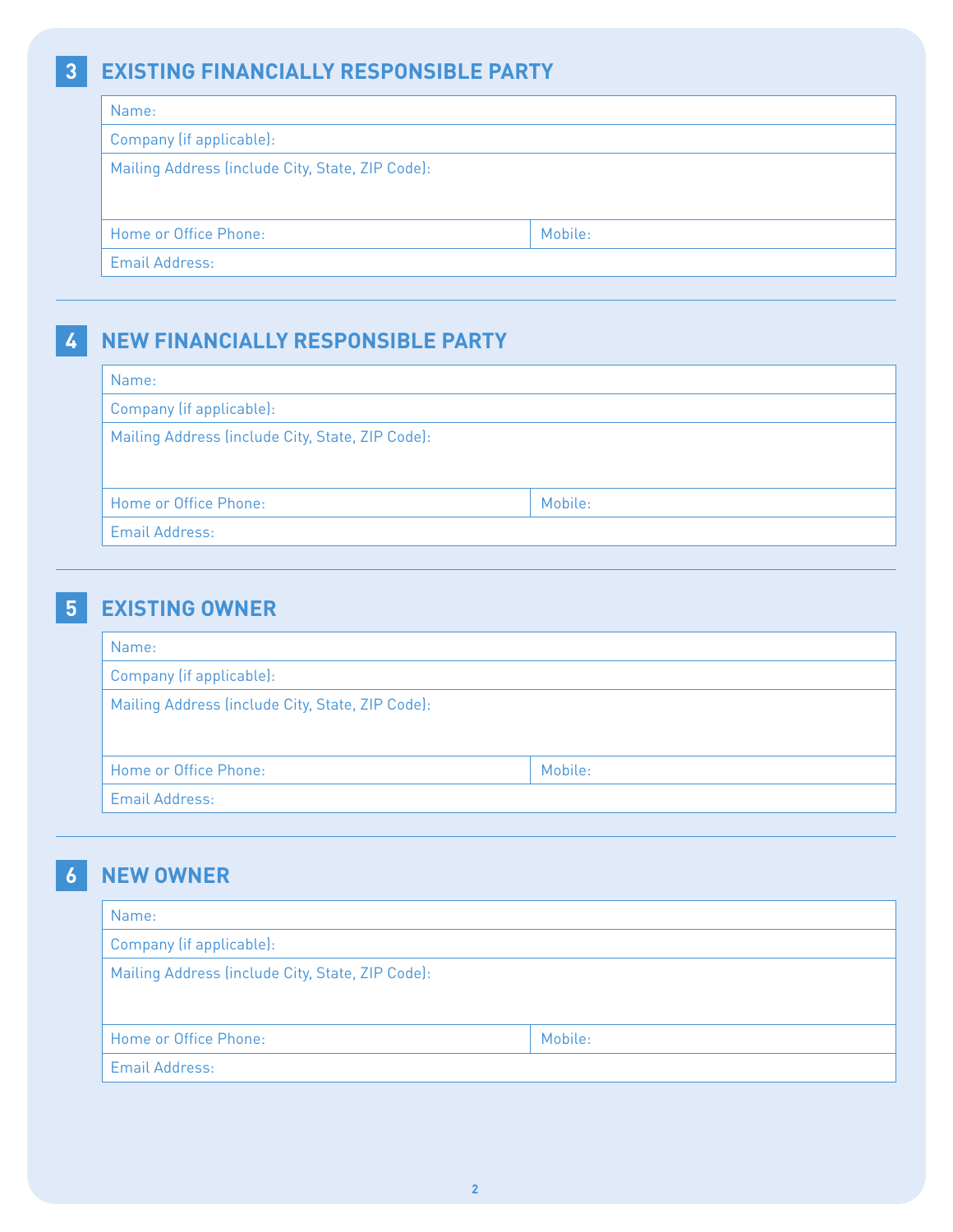# **7 EXISTING ON SITE CONTACT**

| Name:                                            |         |  |  |
|--------------------------------------------------|---------|--|--|
| Company (if applicable):                         |         |  |  |
| Mailing Address (include City, State, ZIP Code): |         |  |  |
|                                                  |         |  |  |
|                                                  | Mobile: |  |  |
| Home or Office Phone:                            |         |  |  |
| Email Address:                                   |         |  |  |

**8 NEW ON SITE CONTACT**

| Name:                                            |         |  |  |
|--------------------------------------------------|---------|--|--|
| Company (if applicable):                         |         |  |  |
| Mailing Address (include City, State, ZIP Code): |         |  |  |
|                                                  |         |  |  |
| Home or Office Phone:                            | Mobile: |  |  |
| <b>Email Address:</b>                            |         |  |  |

| 9 | <b>EXISTING ADDITIONAL CONTACT TYPE</b>                                                                          |  |  |  |  |
|---|------------------------------------------------------------------------------------------------------------------|--|--|--|--|
|   | Arborist<br><b>Authorized Agent</b><br>Contractor<br>Architect<br>Engineer<br>Contact<br><b>Vending Operator</b> |  |  |  |  |
|   | Name:                                                                                                            |  |  |  |  |
|   | Company (if applicable):                                                                                         |  |  |  |  |
|   | Mailing Address (include City, State, ZIP Code):                                                                 |  |  |  |  |
|   | Home or Office Phone:<br>Mobile:                                                                                 |  |  |  |  |
|   | Email Address:                                                                                                   |  |  |  |  |